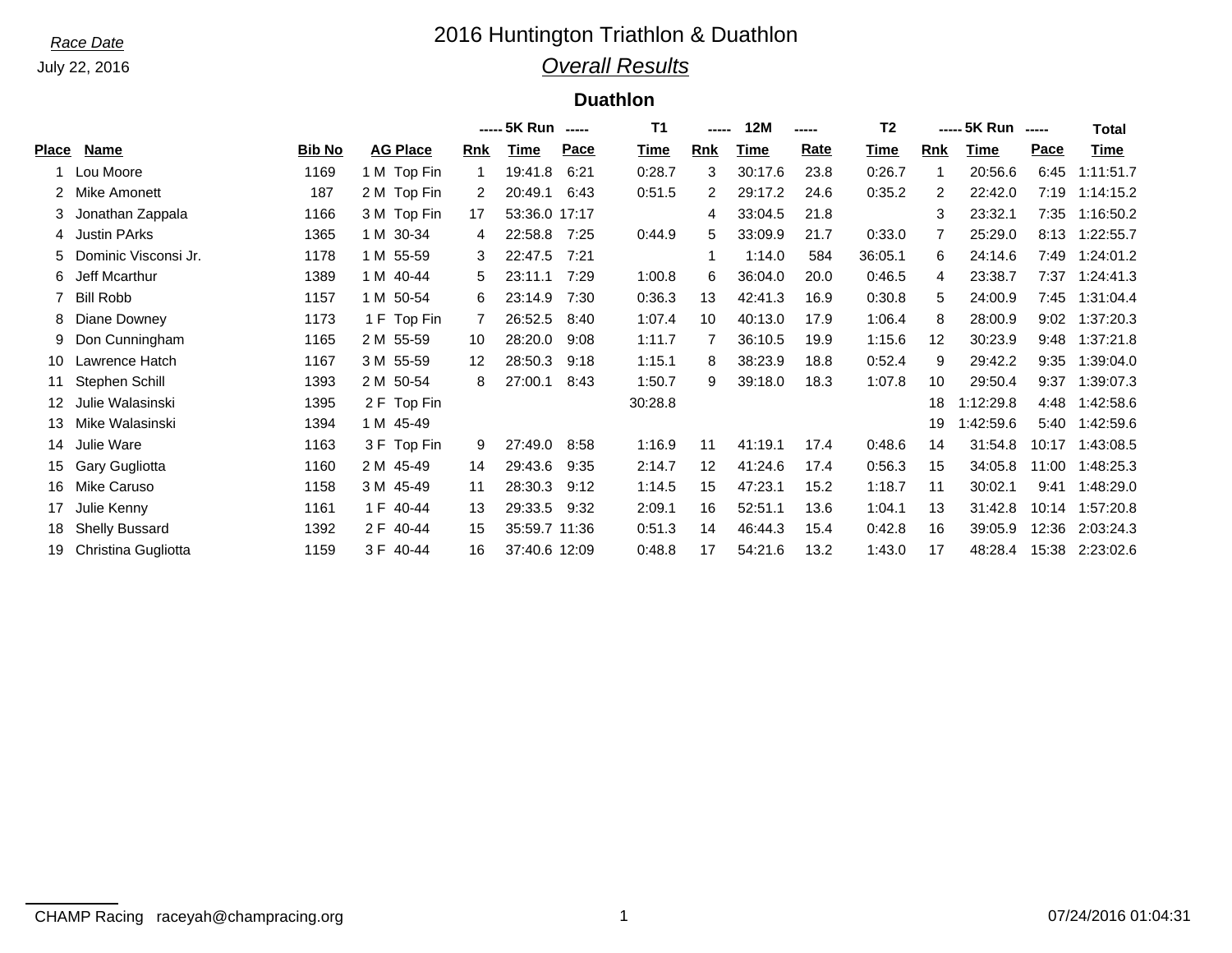# *Race Date* 2016 Huntington Triathlon & Duathlon

## *Overall Results*

#### **Duathlon CLY**

|                      |               |                 |            | ----- 5K Run ----- |             |        | ----- | 12M         | -----       |        |            | ----- 5K Run ----- |             | <b>Total</b> |
|----------------------|---------------|-----------------|------------|--------------------|-------------|--------|-------|-------------|-------------|--------|------------|--------------------|-------------|--------------|
| Name<br><b>Place</b> | <b>Bib No</b> | <b>AG Place</b> | <b>Rnk</b> | Time               | <b>Pace</b> | Time   | Rnk   | <b>Time</b> | <b>Rate</b> | Time   | <b>Rnk</b> | <b>Time</b>        | <u>Pace</u> | <b>Time</b>  |
| <b>Matthew Beal</b>  | 1171          | 1-99<br>1 M     |            | 29:49.6            | 9:37        | 2:23.2 |       | 35:00.6     | 20.6        | 1:24.0 |            | 32:17.8            | 10:25       | 1:40:55.5    |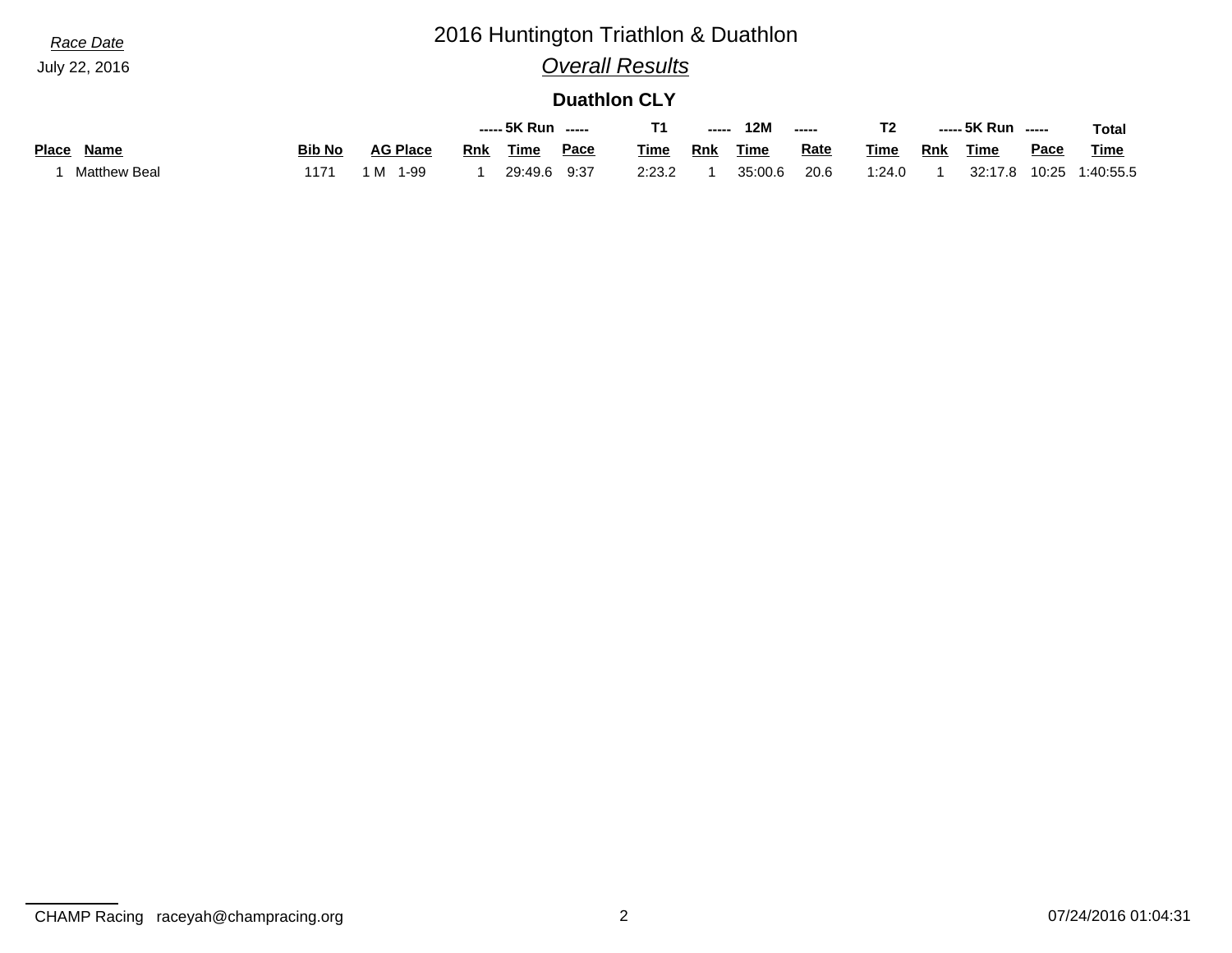## *Race Date* 2016 Huntington Triathlon & Duathlon

## *Overall Results*

#### **Duathlon Male Team**

|                        |               |                 |            | ----- 5K Run ----- |             |             | $\begin{array}{c} \multicolumn{3}{c}{} & \multicolumn{3}{c}{} & \multicolumn{3}{c}{} \\ \multicolumn{3}{c}{} & \multicolumn{3}{c}{} & \multicolumn{3}{c}{} & \multicolumn{3}{c}{} \\ \multicolumn{3}{c}{} & \multicolumn{3}{c}{} & \multicolumn{3}{c}{} & \multicolumn{3}{c}{} \\ \multicolumn{3}{c}{} & \multicolumn{3}{c}{} & \multicolumn{3}{c}{} & \multicolumn{3}{c}{} \\ \multicolumn{3}{c}{} & \multicolumn{3}{c}{} & \multicolumn{3}{c}{} & \multicolumn{3}{c}{} \\ \multicolumn$ | <b>12M</b>  | $\begin{array}{cccccccccccccc} \multicolumn{2}{c}{} & \multicolumn{2}{c}{} & \multicolumn{2}{c}{} & \multicolumn{2}{c}{} & \multicolumn{2}{c}{} & \multicolumn{2}{c}{} & \multicolumn{2}{c}{} & \multicolumn{2}{c}{} & \multicolumn{2}{c}{} & \multicolumn{2}{c}{} & \multicolumn{2}{c}{} & \multicolumn{2}{c}{} & \multicolumn{2}{c}{} & \multicolumn{2}{c}{} & \multicolumn{2}{c}{} & \multicolumn{2}{c}{} & \multicolumn{2}{c}{} & \multicolumn{2}{c}{} & \multicolumn{2}{c}{} & \$ |        |            | ----- 5K Run ----- |      | Total       |
|------------------------|---------------|-----------------|------------|--------------------|-------------|-------------|-------------------------------------------------------------------------------------------------------------------------------------------------------------------------------------------------------------------------------------------------------------------------------------------------------------------------------------------------------------------------------------------------------------------------------------------------------------------------------------------|-------------|----------------------------------------------------------------------------------------------------------------------------------------------------------------------------------------------------------------------------------------------------------------------------------------------------------------------------------------------------------------------------------------------------------------------------------------------------------------------------------------|--------|------------|--------------------|------|-------------|
| Name<br><b>Place</b>   | <b>Bib No</b> | <b>AG Place</b> | <b>Rnk</b> | Time               | <u>Pace</u> | <b>Time</b> | <b>Rnk</b>                                                                                                                                                                                                                                                                                                                                                                                                                                                                                | <b>Time</b> | <u>Rate</u>                                                                                                                                                                                                                                                                                                                                                                                                                                                                            | Time   | <b>Rnk</b> | Time               | Pace | <b>Time</b> |
| TEAM Villari Schofield | 1172          | ' M<br>1-99     |            | 18:36.2            | 6:00        | 0:49.7      |                                                                                                                                                                                                                                                                                                                                                                                                                                                                                           | 38:22.3     | 18.8                                                                                                                                                                                                                                                                                                                                                                                                                                                                                   | 0:21.6 |            | 18:17.9            | 5:54 | 1:16:27.2   |

CHAMP Racing raceyah@champracing.org 3 07/24/2016 01:04:31